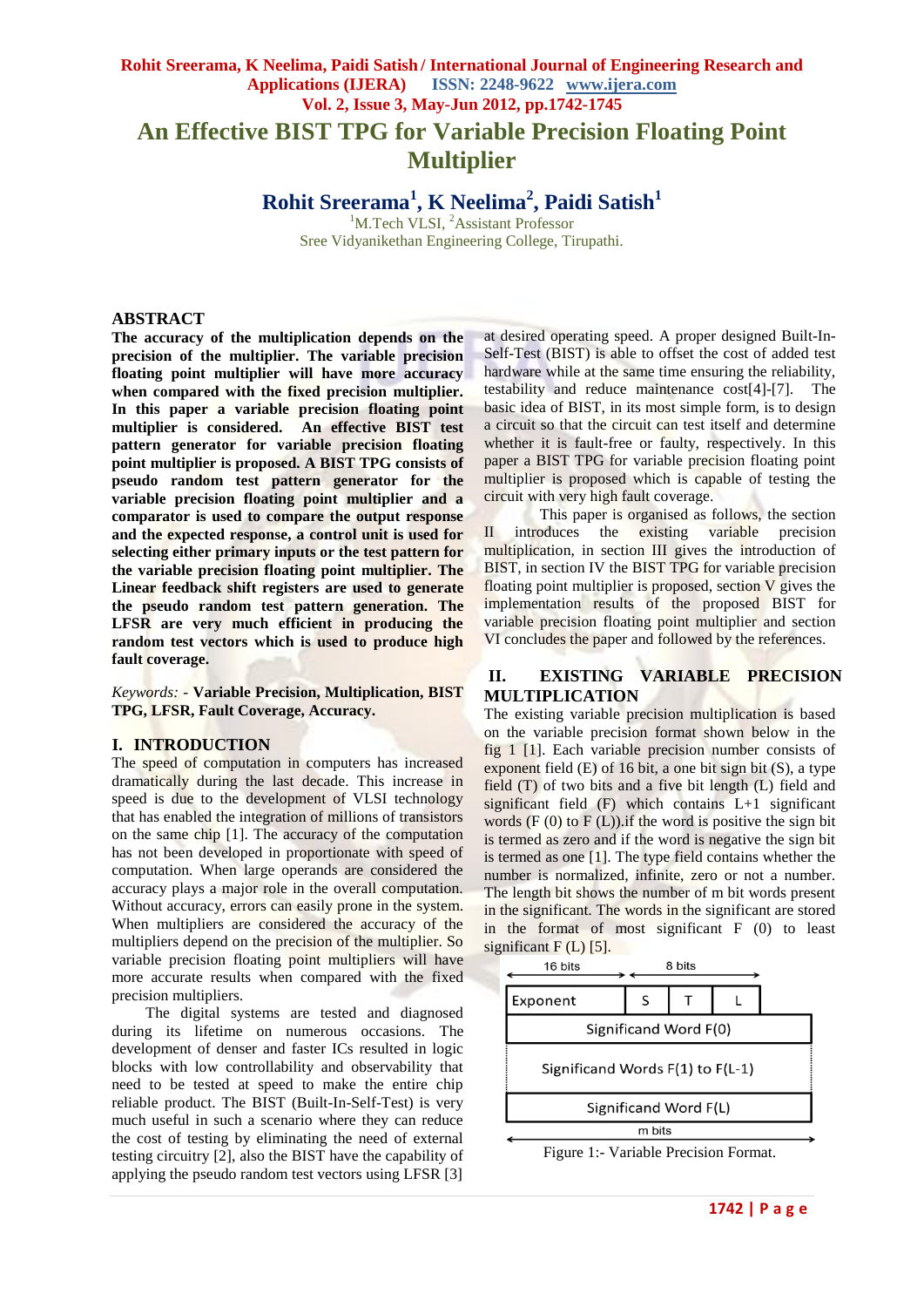#### **Rohit Sreerama, K Neelima, Paidi Satish / International Journal of Engineering Research and Applications (IJERA) ISSN: 2248-9622 www.ijera.com Vol. 2, Issue 3, May-Jun 2012, pp.1742-1745**

The existing variable precision floating multiplier is based on the algorithm which can be implemented easily on any hardware [1]. The algorithm reduces the memory that is used to store the partial products that are generated during computation in classic multiplication method by adding the partial products as soon as they are computed. This algorithm only uses the memory of  $(n \times 2m)$  bits instead of  $(n^2 \times 2m)$  bits that are used in the classic multiplication. This algorithm splits the operands A and B and the result into m bits. Depending on the value of the m the size of the multiplier and the memory are considered [1].

## **III. INTRODUCTION TO BUILT IN SELF TEST (BIST)**

The Built In Self Test (BIST) is the mechanism that allows the circuit to test itself. The main requirements of the BIST are high reliability and fault coverage with low number of test cycles [3]. The BIST is mainly used for testing the circuit faster and reduce the cost of the added test hardware.

The purpose of considering the BIST is to reduce the complexity of the testing hardware and thereby reducing the overall cost required for the testing process by not considering any external testing hardware to test the circuit[6]-[7],. The basic BIST architecture is shown in the fig 2 below



Figure 2:- Basic BIST architecture

The main essentials of the BIST are the test pattern generator (TPG) and the output response analyzer (ORA). While the TPG produces a sequence of patterns for testing the Circuit Under Test, the ORA compacts the output responses of the Circuit Under Test and shows the result as pass or fail, which indicates fault free and faulty circuits.

## **IV. PROPOSED BIST TPG FOR VARIABLE PRECISION FLOATING POINT MULTIPLIER**

In digital circuits the BIST can be applied in two different approaches, namely deterministic and pseudo random. In the deterministic approach a pre defined test patterns are applied to the circuit with fault coverage based on the adopted model. In the pseudo random approach the circuit is applied with pseudo random test patterns and the fault simulation is used to calculate the test efficiency.

In this paper the pseudorandom approach is considered as this approach has an important advantage of low cost as the test patterns can be easily generated using the LFSR. The fig 3 shows the proposed BIST for variable precision floating point multiplier.



Figure 3:- Proposed architecture for BIST TPG for variable precision floating point multiplier.

The pattern generator used is the linear feedback shift register. The pseudo random test patterns that are generated using the LFSR are fed to the multiplexer unit, the primary inputs that are given from the outside world are also fed to the multiplexer unit. The controller is used to control the BIST operation, when the test signal is taken as high (1), then the test pattern that is generated by the LFSR are fed to the inputs of the circuit under test that is the variable precision floating point multiplier. If the test signal is low (0), then the primary inputs are fed to the variable precision floating point multiplier.

When the circuit is under test, the expected output response is calculated and stored in the ROM. When the actual response from the variable precision floating point multiplier is obtained then the response comparator compares both the responses and if both matches with each other then the flag is turned high (1) showing that the circuit is fault free. If the obtained response and expected response mismatches the flag is turned low (0), showing that the circuit under test is a faulty circuit.

As the pseudo random test vectors are used to test the variable precision floating point multiplier, BIST TPG will have a very high fault coverage value. The fault coverage of the proposed Built in self test is 99.8%. Also the delay characteristics of the variable precision floating point multiplier with BIST doesn't vary much, even after adding additional hardware for the BIST test pattern generation. Only a delay of one nano second is increased when compared with the actual delay of the variable precision floating point multiplier without BIST. The fig 4 shows the flow chart for the proposed BIST test pattern generator for variable precision floating point multiplier.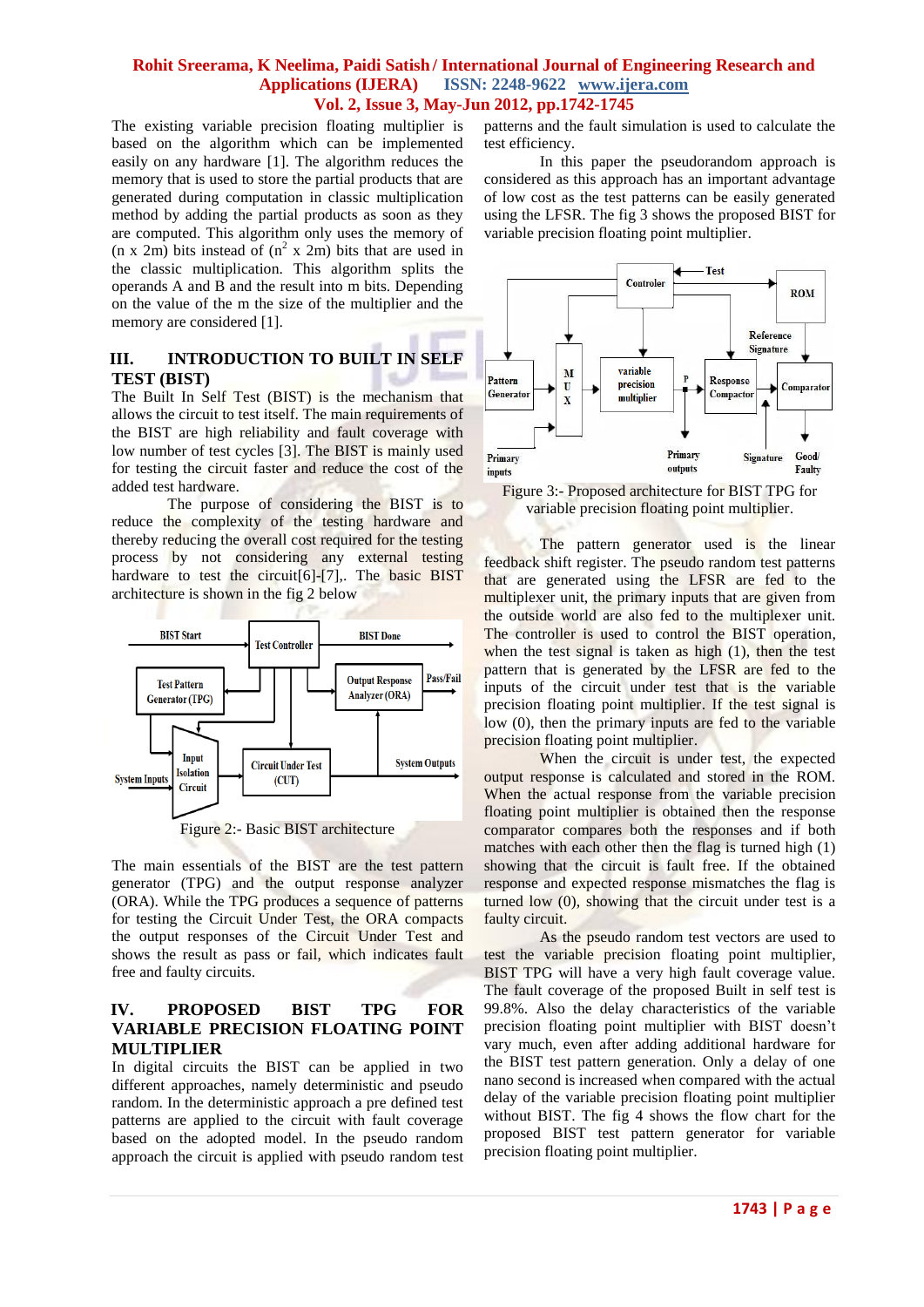### **Rohit Sreerama, K Neelima, Paidi Satish / International Journal of Engineering Research and Applications (IJERA) ISSN: 2248-9622 www.ijera.com Vol. 2, Issue 3, May-Jun 2012, pp.1742-1745**



### **V. IMPLEMENTATION RESULTS OF THE PROPOSED BIST TPG FOR VARIABLE PRECISION MULTIPLIER**

The BIST architecture is implemented on 32- bit variable precision floating point multiplier using XILINX ISE 10.1. It has been mapped and routed on XILINX FPGA circuit of family Spartan 3E XC3S500E. The implementation results are shown below, the fig 5 shows the 32-bit simulation results of the BIST TPG for variable precision multiplier.

|                                                   |       | 735.0 ns                          |                             |                     |  |                   |                          |
|---------------------------------------------------|-------|-----------------------------------|-----------------------------|---------------------|--|-------------------|--------------------------|
| <b>Current Simulation</b><br><b>Time: 1000 ns</b> |       | $100$ ns<br>200 ns<br>300 ns<br>п | 400 ns<br>500 <sub>ns</sub> | 600 ns<br>700 ns    |  | 800 <sub>ns</sub> | 900 ns<br>1000 ns        |
| D W bb[31:0]                                      | 1     | 715827882                         | 2505397589                  | 3400182442          |  | 1700091221        | 850045610<br>À           |
| <b>E M 6(31:0)</b>                                | $2$ . | 3579139413                        | 1789569706                  | 894784853           |  | 2594876074        | 3444921685               |
| <mark>àil</mark> flag                             | 1     |                                   |                             |                     |  |                   |                          |
| <b>■ 图 out[63:0]</b>                              | 720   | 2562047785390513266               | 4483583626759838834         | 3042431746538151026 |  | 720               |                          |
| <b>W</b> test                                     | 0     |                                   |                             |                     |  |                   |                          |
| <b>E M</b> \$[31:0]                               | 24    | $\mathbf{0}$                      |                             | 24                  |  |                   |                          |
| <b>E M ([31:0]</b>                                | 30    | n                                 | 30                          |                     |  |                   |                          |
|                                                   |       |                                   |                             |                     |  |                   |                          |
|                                                   |       |                                   |                             |                     |  |                   |                          |
|                                                   |       |                                   |                             |                     |  |                   |                          |
|                                                   |       |                                   |                             |                     |  |                   |                          |
|                                                   |       |                                   |                             |                     |  |                   |                          |
|                                                   |       |                                   |                             |                     |  |                   |                          |
|                                                   |       |                                   |                             |                     |  |                   |                          |
|                                                   |       |                                   |                             |                     |  |                   |                          |
|                                                   |       |                                   |                             |                     |  |                   |                          |
|                                                   |       |                                   |                             |                     |  |                   |                          |
|                                                   |       |                                   |                             |                     |  |                   |                          |
|                                                   |       |                                   |                             |                     |  |                   | $\overline{\phantom{a}}$ |

Figure 5:- 32-bit simulation output of BIST TPG for variable precision multiplier

In the simulation result shown in fig 5, s and d are primary inputs and b and bb are the pseudo random test vectors, out is the output response, the flag bit shows the BIST result and test is used as selection for the BIST control unit. The table 1 shows the synthesis results of the proposed BIST TPG architecture. The delay characteristics are also analysed and tabulated.

Table 1:- 32 bit variable precision multiplier simulation result of the proposed BIST architecture

| result of the proposed DIST divinteed to |          |                  |                    |  |  |  |  |  |
|------------------------------------------|----------|------------------|--------------------|--|--|--|--|--|
| <b>Logic utilization</b>                 | Used     | <b>Available</b> | <b>Utilization</b> |  |  |  |  |  |
| No. of Slices                            | 651      | 4656             | 12%                |  |  |  |  |  |
| No. of 4-input<br>LUT's                  | 1198     | 9312             | 12%                |  |  |  |  |  |
| Number of bonded<br>IOB's                | 194      | 232              | 83%                |  |  |  |  |  |
| Number of<br>MULTI18X18SIO's             | 20       | 20               | 100%               |  |  |  |  |  |
| Combinational path<br>delay              | 58.010ns |                  |                    |  |  |  |  |  |

# **IV. CONCLUSION**

A BIST TPG for variable precision floating point multiplier is proposed. Pseudorandom test patterns are considered to have very high fault coverage. The BIST included in the circuit doesn't affect the delay characteristics of the circuit under test ie., variable precision floating point multiplier, also the cost of the testing circuit is very low when compared with external testing circuits. The simulation and synthesis results are analysed using Xilinx ISE.

# **REFERENCES**

- [1] Rohit Sreerama, Paidi Satish, K Neelima. "An Algorithm for variable precision based floating point multiplication", *proc* International Conference on Advances in Information Technology and Mobile Communication, AIM 2012, page no-238-242
- [2] D.Bakalistx. Kavousianos, H. T. Vergos D. Nikolos And G. Piq. Alexiou, "Low Power Built-In Self-Test Schemes for Array and Booth Multipliers" Vlsi Design 2001, Vol. 12, No. 3, Pp. 431-448
- [3] Xilinx Application Note by Peter Alfke "Efficient Shift Registers, Lfsr Counters, And Long Pseudo-Random Sequence Generators" July 7,1996 (Version 1.1).
- [4]Jutman, A.; Tsertov, A.; Ubar, R. ["Calculation](http://ieeexplore.ieee.org/xpl/articleDetails.jsp?tp=&arnumber=4538801&contentType=Conference+Publications&ranges%3D2008_2012_p_Publication_Year%26queryText%3DBIST)  [of LFSR Seed and Polynomial Pair for](http://ieeexplore.ieee.org/xpl/articleDetails.jsp?tp=&arnumber=4538801&contentType=Conference+Publications&ranges%3D2008_2012_p_Publication_Year%26queryText%3DBIST)  BIST [Applications"](http://ieeexplore.ieee.org/xpl/articleDetails.jsp?tp=&arnumber=4538801&contentType=Conference+Publications&ranges%3D2008_2012_p_Publication_Year%26queryText%3DBIST) [Design and Diagnostics of](http://ieeexplore.ieee.org/xpl/mostRecentIssue.jsp?punumber=4534845)  [Electronic Circuits and Systems, 2008. DDECS](http://ieeexplore.ieee.org/xpl/mostRecentIssue.jsp?punumber=4534845)  [2008. 11th IEEE Workshop1](http://ieeexplore.ieee.org/xpl/mostRecentIssue.jsp?punumber=4534845)6-18 April 2008.page no 1-4.
- [5] Serdar S. Erdem *,*Çetin K. Koç¸ "A Less Recursive Variant of Karatsuba-Ofman Algorithm for Multiplying Operands of Size a Power of Two", 16th IEEE Symposium on Computer Arithmetic, 2003